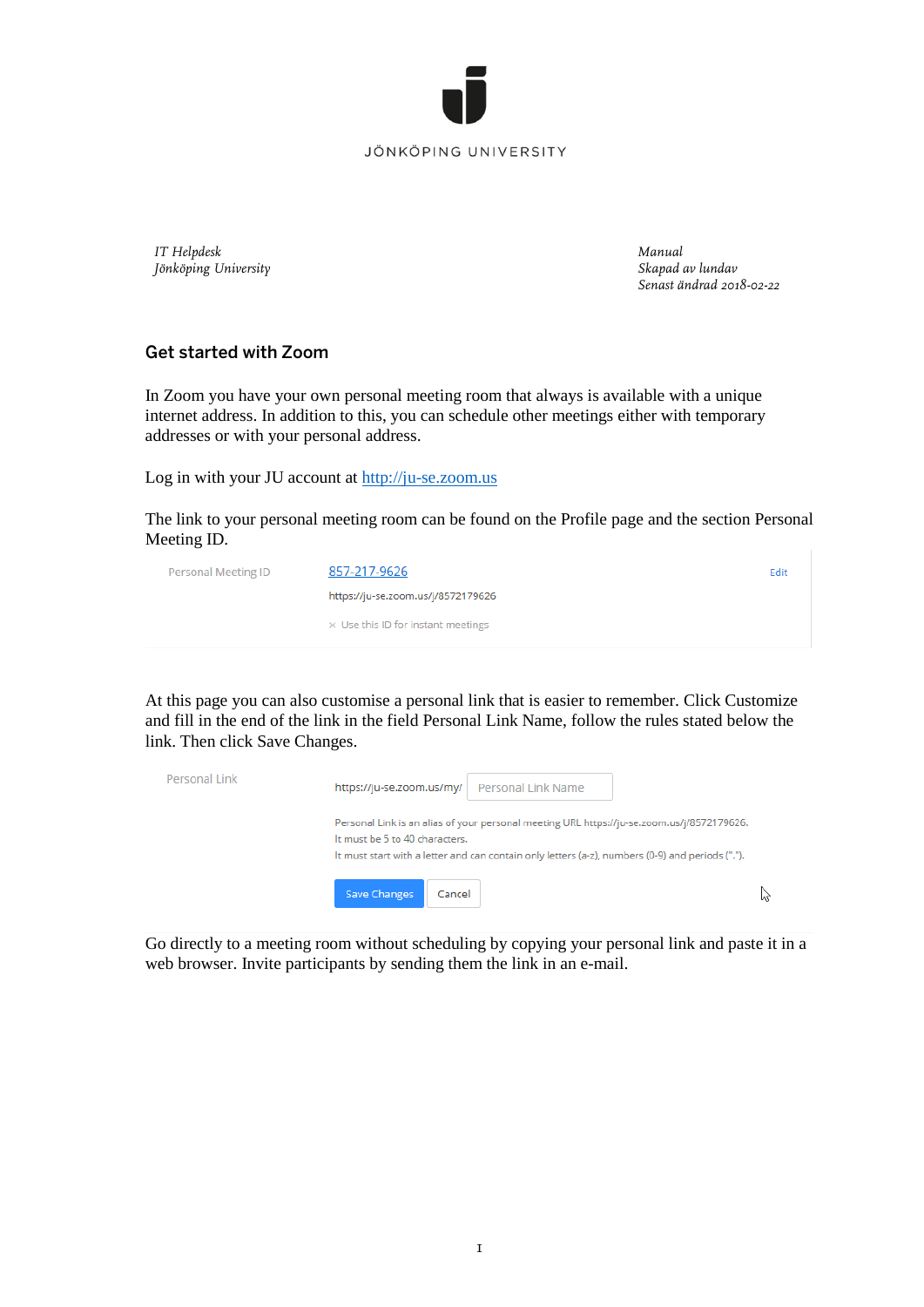#### Install Zoom

To join or host a meeting with full functionality in Zoom you need the Zoom app. You can download it from Software Center. User without access to Software Center can download and install the app from the web page when they join the meeting.

Log in with you JU account. If asked, use Sign in with SSO and provide the company domain ju-se (not ju.se).

In the app you can start instant meetings, join a meeting to which you have the ID or address and schedule upcoming meetings. Scheduling of meetings is mostly used if you wish to use a different room than your personal one, with a different link.

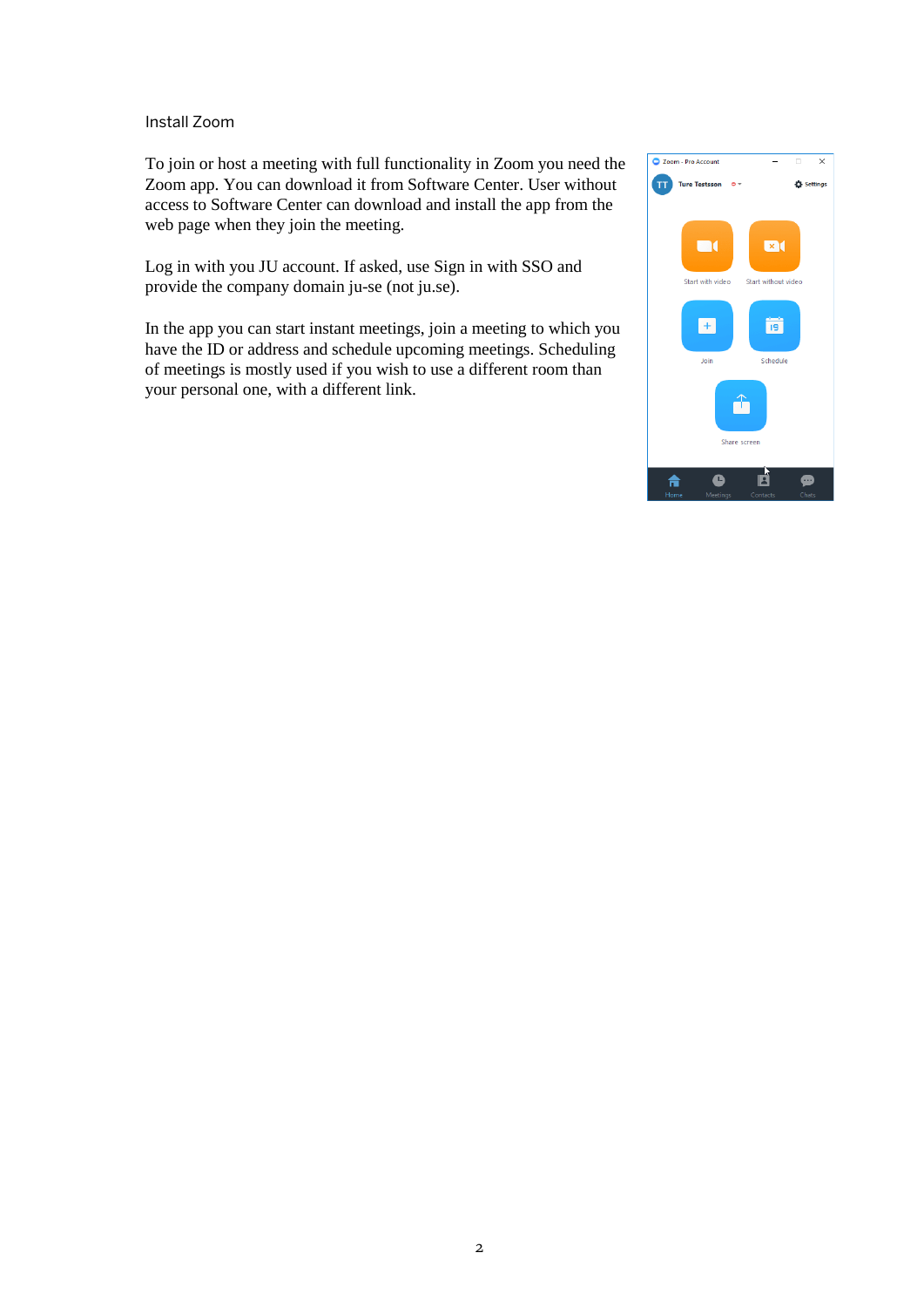## Add other hosts

You can add other persons to be a host in your meeting room. This is done in the advanced options section when scheduling a meeting. The person you add as a host must have a JU account and must have been logged in to our Zoom. You can also tick the box "Enable join before host" and then give someone else your host key. The host key can be found at your profile page at juse.zoom.us.

### Settings

You can configure some of the settings for your personal meeting room, such as if video should be enabled by default for host and participants, if the meeting requires a password or if it should be possible to join before the host. This is done from the Meeting tab in the app (or the tab Personal Meeting Room on the page My Meetings online at ju-se.zoom.us). In the app click Edit under your Personal Meeting ID. You can also tick the box Always use PIM for instant meetings to make sure that your personal meeting room with your personal settings is used for instant meetings.